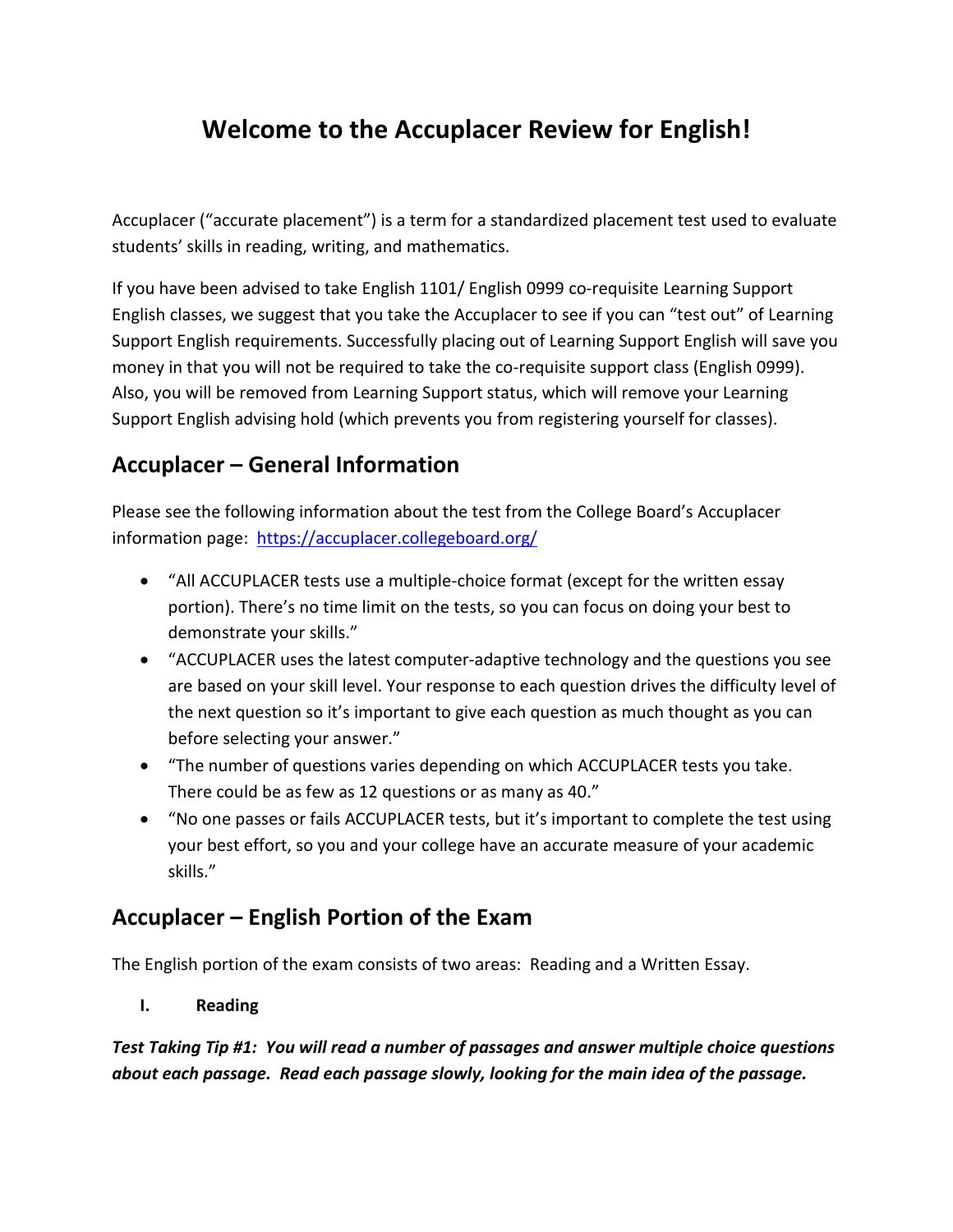### *Answer yourself, "What is the purpose of this passage?" "What is the author trying to convey to the reader?" "Who is the intended audience?"*

As you read the passages, focus on the following:

*Information and Ideas: What is the passage about? What is the main idea conveyed? What details or specifics support the main idea?*

*Rhetoric: What strategy is the author using to convey his/ her ideas? Is the passage arguing a point? Making a comparison? Who is the intended audience?*

*Synthesis: How do two passages or multiple ideas in a passage compare to one another?*

*Vocabulary: What do specific vocabulary words mean within the passage? Look at the context around the vocabulary word to determine meaning if you do no immediately understand the word.*

Please see the following information at the College Board's Accuplacer Information page regarding sample reading passages and answers (with explanations):

[https://accuplacer.collegeboard.org/sites/default/files/next-generation-sample-questions](https://accuplacer.collegeboard.org/sites/default/files/next-generation-sample-questions-reading.pdf)[reading.pdf](https://accuplacer.collegeboard.org/sites/default/files/next-generation-sample-questions-reading.pdf)

#### **II. WritePlacer® (Written Essay)**

The essay portion of the exam is written in **WritePlacer®**

The essay is graded on the following: focus, organization, development and support, and sentence structure.

*Test Taking Tip #2: When writing a timed essay, take some time at the beginning to formulate the main point you want to make (your thesis). Then develop three or four "reasons" why your thesis should be accepted by the reader or three or four "examples" which explain and illustrate your thesis more clearly. There are other ways to organize your paper, but these are fairly common organizational strategies. After you finish your paper, set aside some time to proofread. You will be reading silently, but try to read as slowly as you can, looking for issues of clarity, for punctuation and spelling errors, and for grammatical errors.*

For the written essay portion of the exam, please see the link below from the College Board's Accuplacer information page for information on how to construct your essay and how the essay